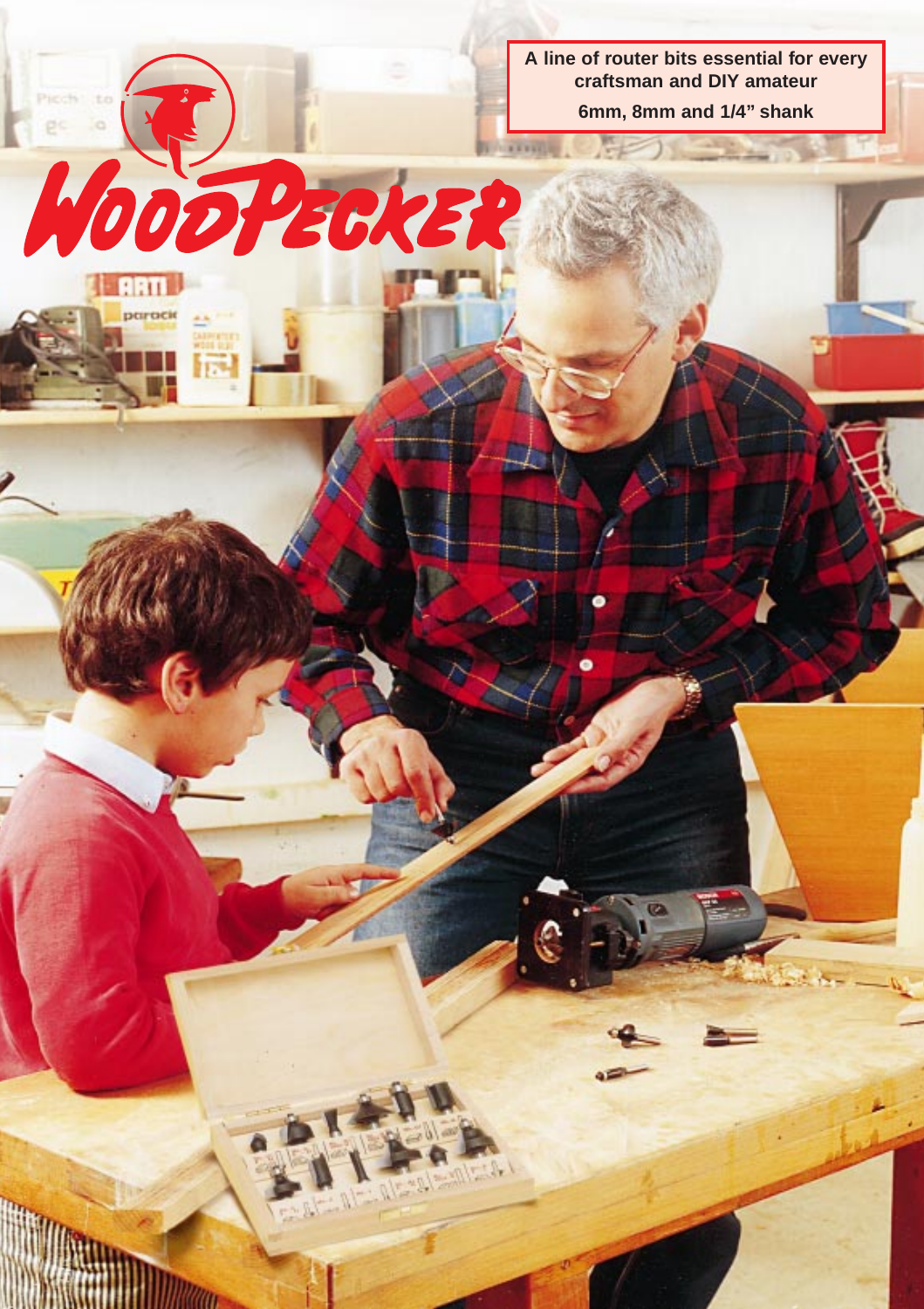### **WOODPECKER**





Ball bearing guide B127048





**HZ Dovetail Bit** α **D B Tool No. degrees mm inch mm inch** HZ13145 14 12.7 1/2 12 1/2 α D

B

**HV "V"–Grooving Bits**  $\alpha$  **D B Tool No. degrees mm inch mm inch** HV60955 60 9.5 3/8 10 25/64 HV90125 90 12.7 1/2 8 B α D

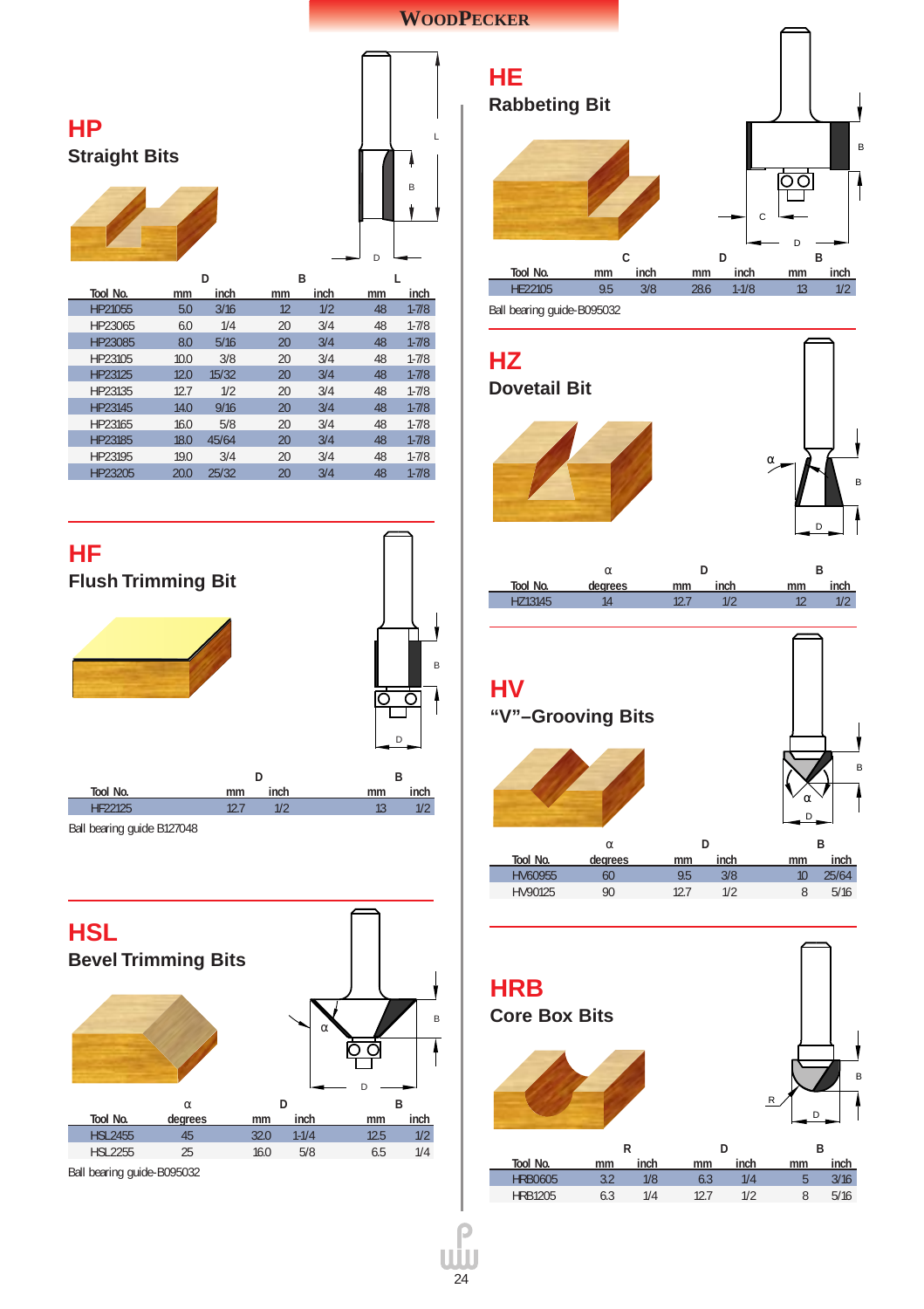### **WOODPECKER**





Ball bearing guide-B095032





Ball bearing guide-B095032



**HRJ Wavy Edge Bit** B O C D **D B Tool No. mm inch mm inch** HRJ0305 25.0 1 13 1/2

Ball bearing guide-B095032



Ball bearing guide-B095032



Ball bearing guide-B063032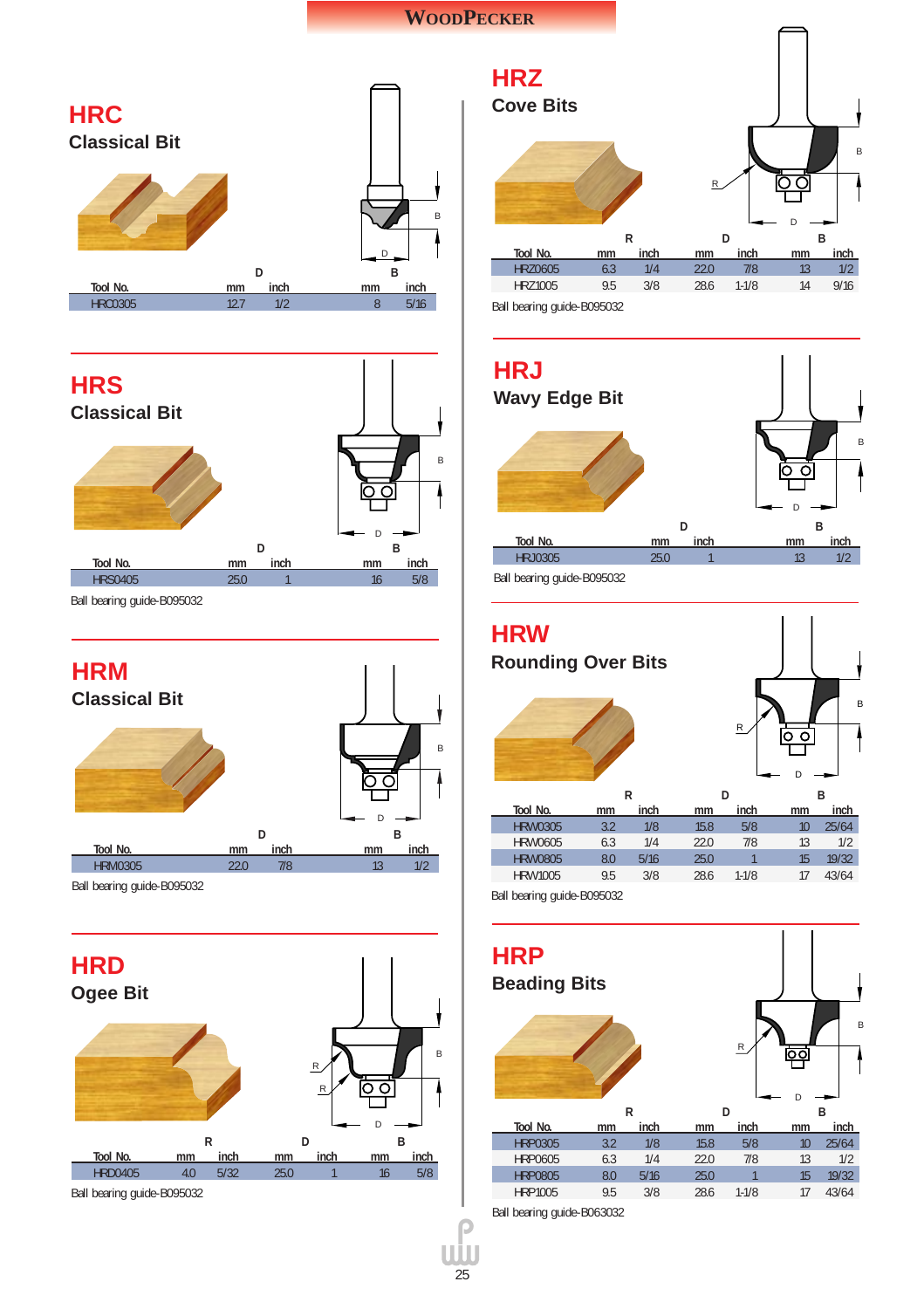

## **HS12**

**12 pcs set**



#### **Set No. HS12175**

Consists of: HRB1205, HRZ0605, HZ131405, HSL2455, HF22125, HRW0605, HRW1005, HP23065, HP23125, HP23165, HV90125, HRD0405.

In a handsome wooden storage box.

## **HS06 6 pcs set**



#### **Set No. HS06225**

Consists of: HRP0605, HP23125, HP23065, HRW1005, HV90125, HRD0405. In a handsome wooden storage box.

Other selections available.

# **HS30**

**30 pcs set**

**Set No. HS30175**

Consists of: 30 tools of Woodpecker bits in a handsome wooden storage box.

## **WPC Display Cabinet**



#### **Set No. WPCABINET**

Consists of: 30 types of tools–2 of each in a wooden cabinet with a transparent door for display in shops.

Tools packed in blisters.

## **HS04**

**4 pcs set**



#### **Set No. HS04015**

Consists of: HRW0605, HRW1005, HP23125, HF22125. In a transparent blister.

Other selections available.

 $26$